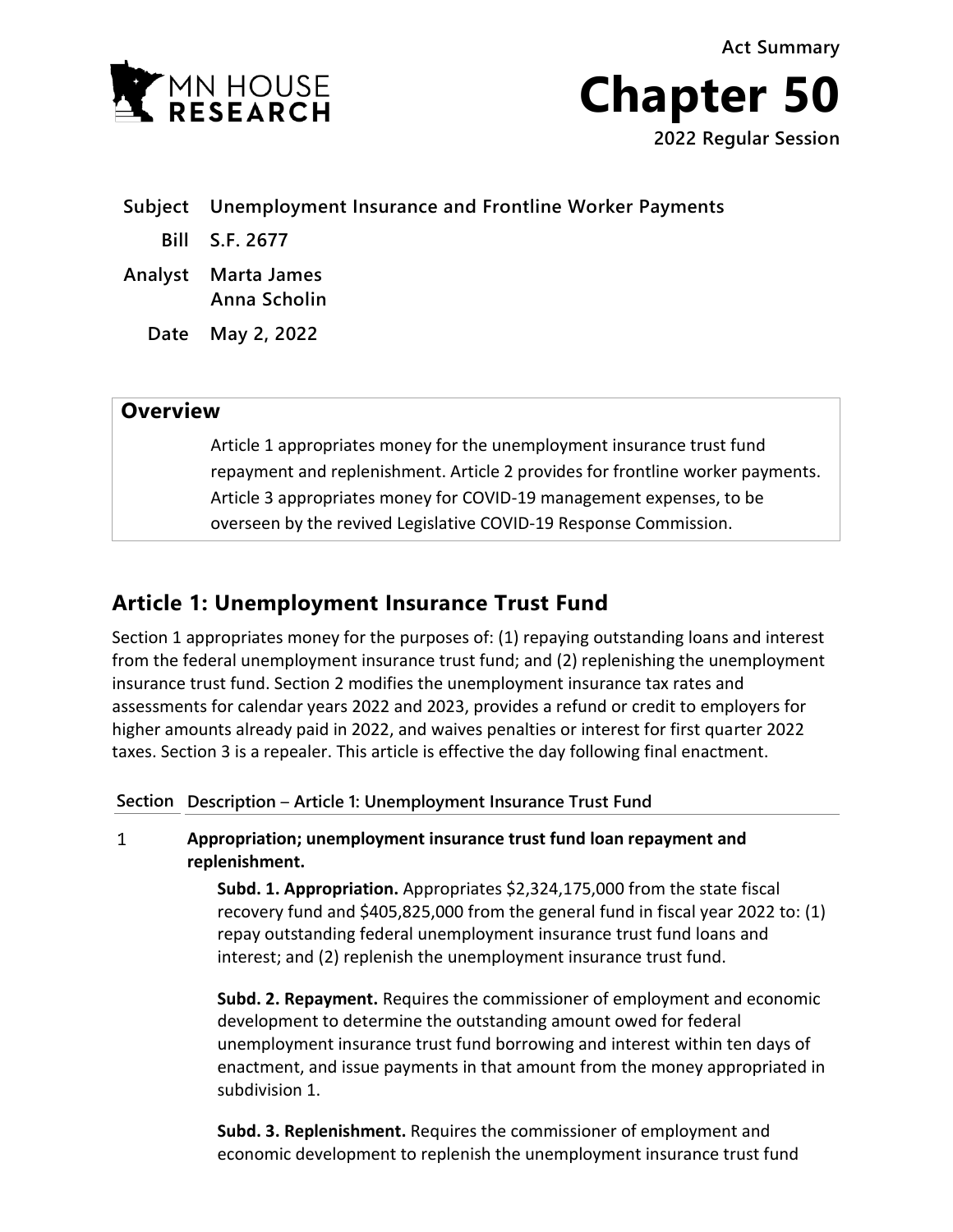## **Section Description** – **Article 1: Unemployment Insurance Trust Fund**

with all remaining money appropriated in subdivision 1, after making the repayment under subdivision 2.

### $\overline{2}$ **Unemployment base tax rate and assessment for calendar years 2022 and 2023.**

**Subd. 1. Base tax rate.** Freezes the base tax rate at 0.1 percent for calendar years 2022 and 2023. The base tax rate otherwise increased to 0.5 percent for calendar year 2022 under current law.

**Subd. 2. Additional assessment.** Sets the additional assessment at 0 percent for calendar years 2022 and 2023. The additional assessment was otherwise set at 14 percent for calendar year 2022 under current law.

**Subd. 3. Special assessment.** Sets the special assessment at 0 percent for calendar year 2022. The special assessment was otherwise set at 1.8 percent for calendar year 2022.

**Subd. 4. Employer credits, refunds.** Requires the commissioner of employment and economic development to issue a refund or credit to taxpaying employers for amounts they have already paid for calendar year 2022 that were higher than the rates set in subdivisions 1 to 3.

**Subd. 5. Waiving of penalties and interest.** Directs the commissioner of employment and economic development to waive any interest or penalties accrued for first quarter 2022 unemployment taxes that were due on April 30, 2022, but not paid on or before May 31, 2022.

### $\overline{3}$ **Repealer.**

Repeals Laws 2021, First Special Session chapter 12, article 5, section 3, which allowed American Rescue Plan Act funds to replace eligible general fund appropriations.

**Effective date:** Sections 1 to 3 are effective the day following final enactment.

# **Article 2: Frontline Worker Payments**

Establishes a program for making payments to frontline workers whose work put them at risk of contracting COVID-19 during the peacetime emergency declared by the governor.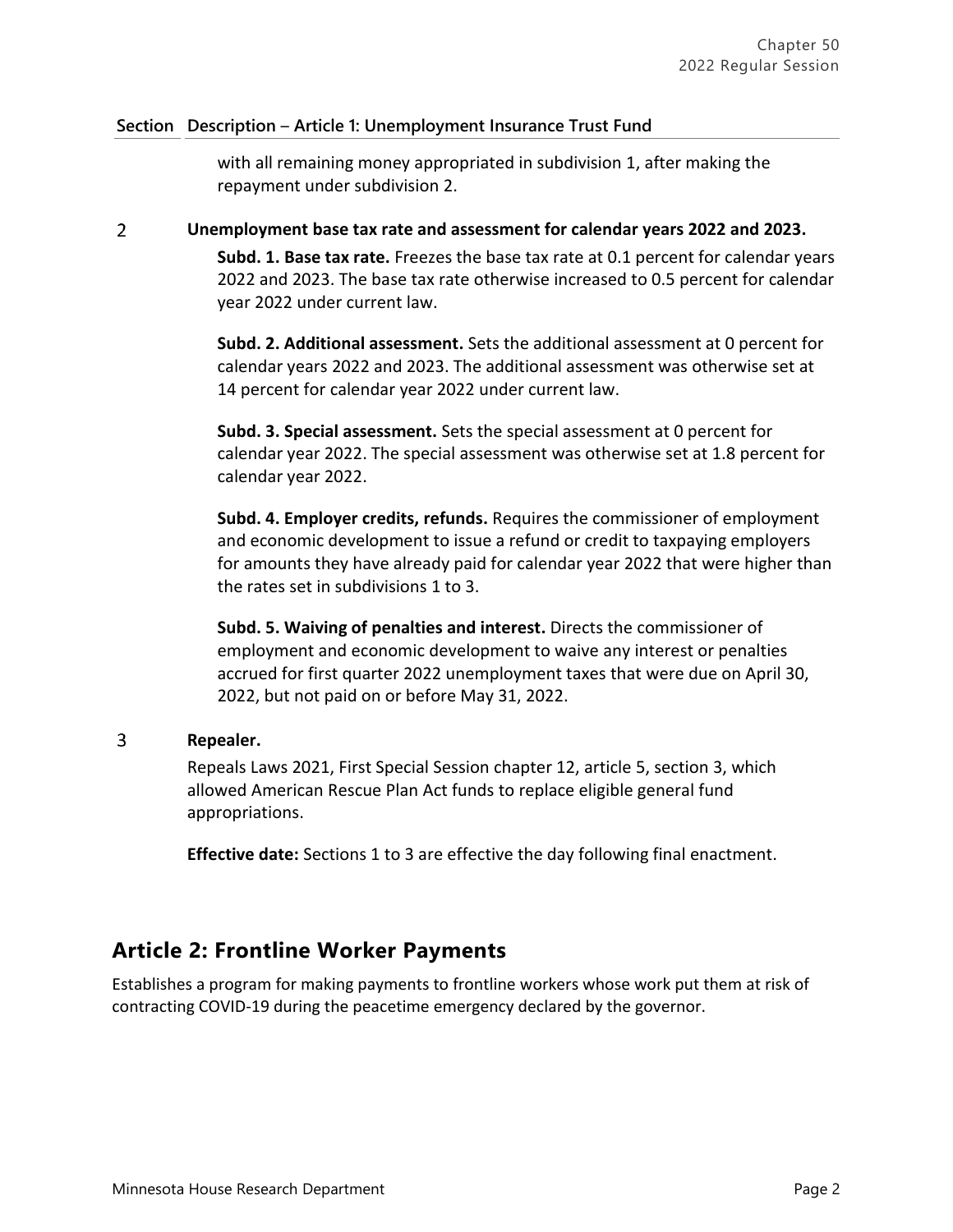# **Section Description** – **Article 2: Frontline Worker Payments**

### $\mathbf{1}$ **Frontline worker payments; public purpose.**

States a legislative purpose to providing payments to frontline workers whose work put them at risk of contracting COVID-19 during the peacetime emergency declared by the governor. Finds a public purpose and benefit to these payments, under the premium pay provisions of the American Rescue Plan Act of 2021.

#### $\overline{2}$ **Frontline worker payments.**

**Subd. 1. Program established; payments authorized.** Directs the commissioner of revenue, in coordination with the commissioners of labor and industry and employment and economic development, to make payments to frontline workers as provided in this section.

**Subd. 2. Frontline sector defined.** Defines "frontline sector" as:

- 1) long-term care and home care;
- 2) health care;
- 3) emergency responders;
- 4) public health, social service, and regulatory service;
- 5) courts and corrections;
- 6) child care;
- 7) schools, including charter schools, state schools, and higher education;
- 8) food service, including production, processing, preparation, sale, and delivery;
- 9) retail, including sales, fulfillment, distribution, and delivery;
- 10) temporary shelters and hotels;
- 11) building services, including maintenance, janitorial, and security;
- 12) public transit;
- 13) ground and air transportation services;
- 14) manufacturing; and
- 15) vocational rehabilitation.

**Subd. 3. Eligible frontline workers.** Defines which workers are eligible for payments under the program. To be eligible, an individual must:

- 1) have been employed for 120 hours or more in Minnesota in one or more frontline sectors between March 15, 2020, and June 30, 2021;
- 2) not have been eligible to telework during those hours due to the nature of the work which required close proximity to individuals outside of the applicant's household;
- 3) have an adjusted gross income, defined as, for, at least one taxable year in 2020 or 2021, an income of less than \$85,000 or \$185,000 for married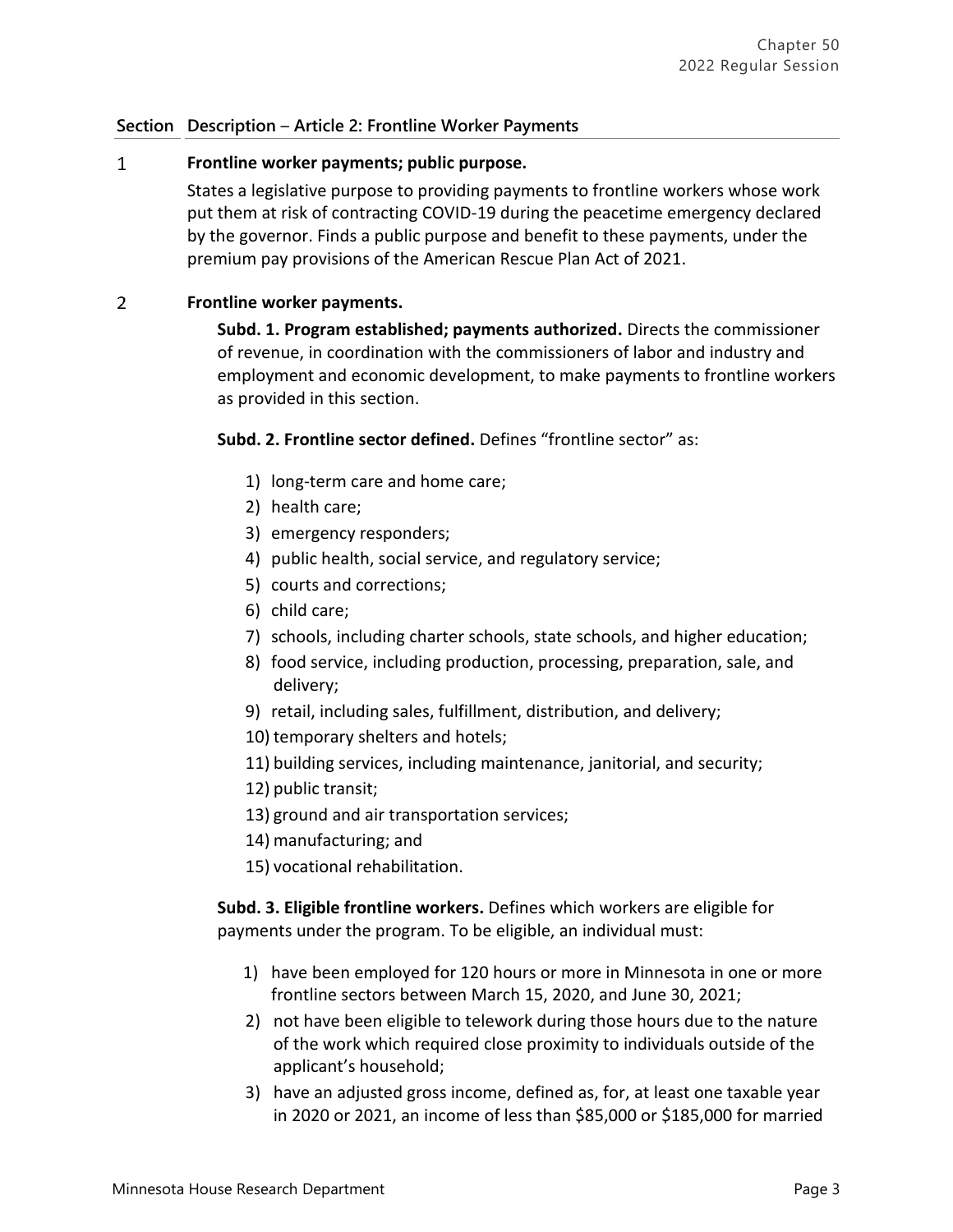### **Section Description** – **Article 2: Frontline Worker Payments**

taxpayers filing jointly, unless the applicant was employed in an occupation with direct COVID-19 patient care responsibilities, in which case the limit is \$175,000, or \$350,000 for married taxpayers filing jointly; and

4) not have collected unemployment insurance benefits, as defined in a specific technical way, or served a nonpayable week for more than 20 cumulative weeks between March 15, 2020, and June 26, 2021.

**Subd. 4. Application; verification of eligibility.** Requires applicants to certify in their application that they meet the eligibility requirements under subdivision 3. Directs the commissioner of labor and industry to establish an application process as soon as practicable with an application period of no more than 45 days. Stipulates that the commissioner must provide application assistance, including multilingual temporary help lines, applications, and instructions. Directs the commissioners to jointly verify applicant eligibility to the extent possible. Allows applicants to appeal denials of eligibility within 15 days, though the commissioner of labor and industry's decision on appeal is final. Allows the commissioner of labor and industry to contract with a third party for the application process and application assistance.

**Subd. 5. Eligibility; payments.** Directs the commissioner of revenue to determine the payment amount for applicants once the application period closes, based on available appropriations and the number of eligible applicants. Requires that the chosen payment amount be: 1) made as soon as practicable; 2) the same for all applicants; and 3) no more than \$1,500. Allows the commissioner of revenue to contract with a third party for these payment processes. Directs the commissioner to seek to recover payments from recipients later determined to have been ineligible for the program using the normal agency processes for audit, assessment, appeal, collection, enforcement, and administration.

**Subd. 6. Data practices.** Classifies all data collected or created by this program about individual applicants as private data on individuals or nonpublic data. Allows this data to be shared between agencies and any third-party vendors to the extent necessary for administration of the program.

**Subd. 7. Notice requirement.** Requires employers in a frontline sector to provide notice within 15 days of an application period opening to all current workers who may be eligible for payments under this program that this assistance exists and how to apply. Stipulates this notice must be conspicuous, such as a notice at the work site or providing a copy of the notice to all workers via handout, mailing, or email.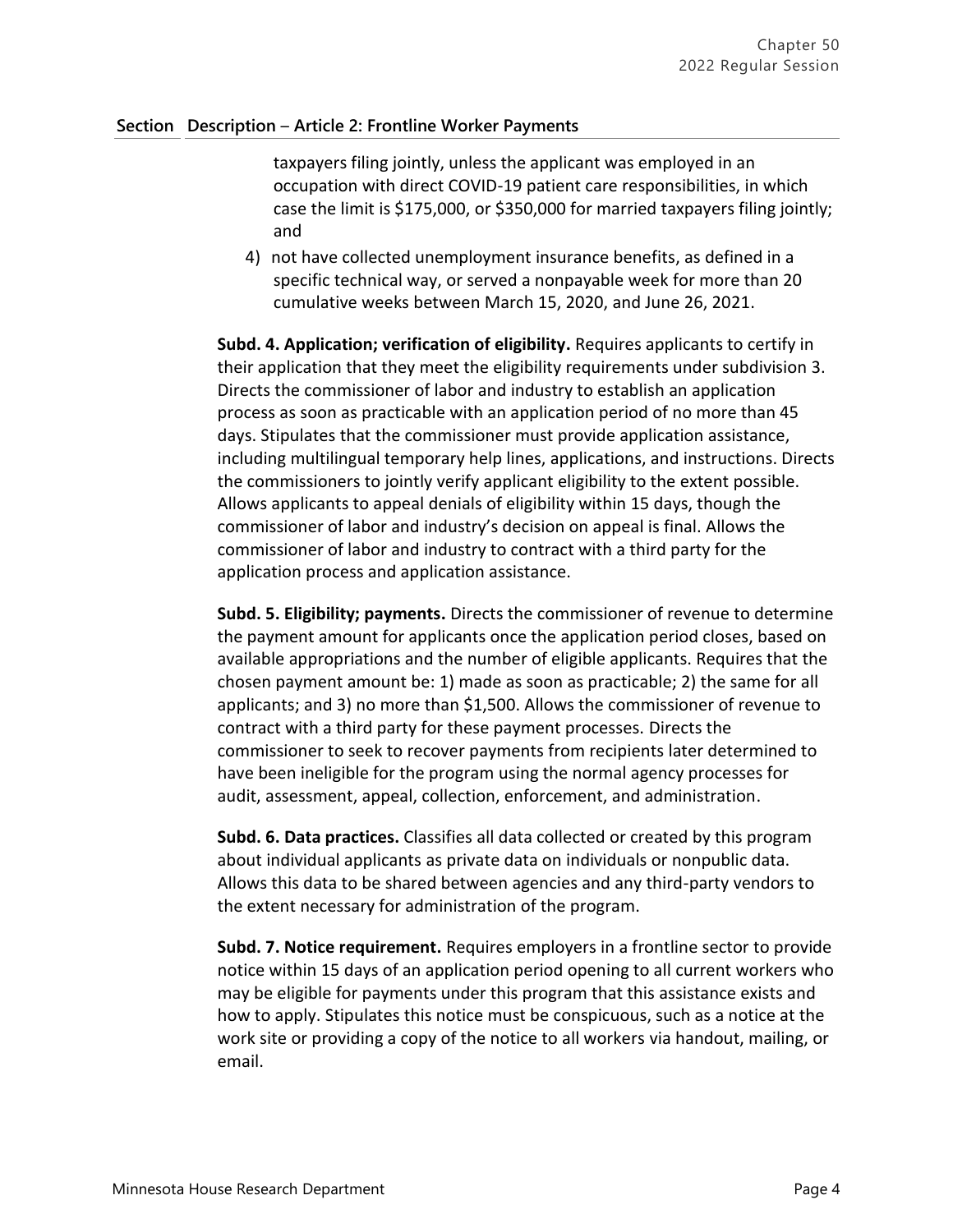## **Section Description** – **Article 2: Frontline Worker Payments**

**Subd. 8. Payments not to be considered income.** Excludes frontline worker payments from being considered as income for the purposes of state income taxes or eligibility for a wide range of state programs.

**Subd. 9. Report.** Requires a report to the legislature within 90 days of when payments are finished being made under this program on:

- the number of applicants;
- $\blacksquare$  the final amount of the payment;
- how much additional money would need to be appropriated to raise that payment to \$1,500 per worker;
- the number of applicants denied payments; and
- the reasons applicants were denied.

**Subd. 10. Procurement.** Exempts this program from state procurement laws and program administration procedures.

**Subd. 11. Appropriations.** Makes onetime appropriations from the general fund in fiscal year 2022 of \$500,000,000 to the commissioner of revenue for payments to frontline workers and \$11,650,000 to the commissioner of labor and industry to administer the payments. Keeps these appropriations available until June 30, 2023, and allows funds to be transferred between agencies as needed.

**Subd. 12. Audit.** Encourages the Office of the Legislative Auditor to begin work on an audit of program funds no later than February 1, 2023.

**Effective date:** Except as specified, this section is effective the day following final enactment. Subdivision 8, paragraphs (a), (b), and (c), are effective for taxable years beginning after December 31, 2021, and before January 1, 2024, for property tax refunds based on rent paid in 2021 or 2022, and for property tax refunds based on property taxes payable in 2022 and 2023. Subdivision 8, paragraphs (d) and (e) are effective the day following final enactment, except for a program for which federal approval is required, changes affecting the program are effective upon federal approval.

### $\overline{3}$ **Appropriations given effect once.**

Directs that if an appropriation in this act is enacted more than once during the 2022 regular session, it will be given effect only once.

**Effective date:** This section is effective the day following final enactment.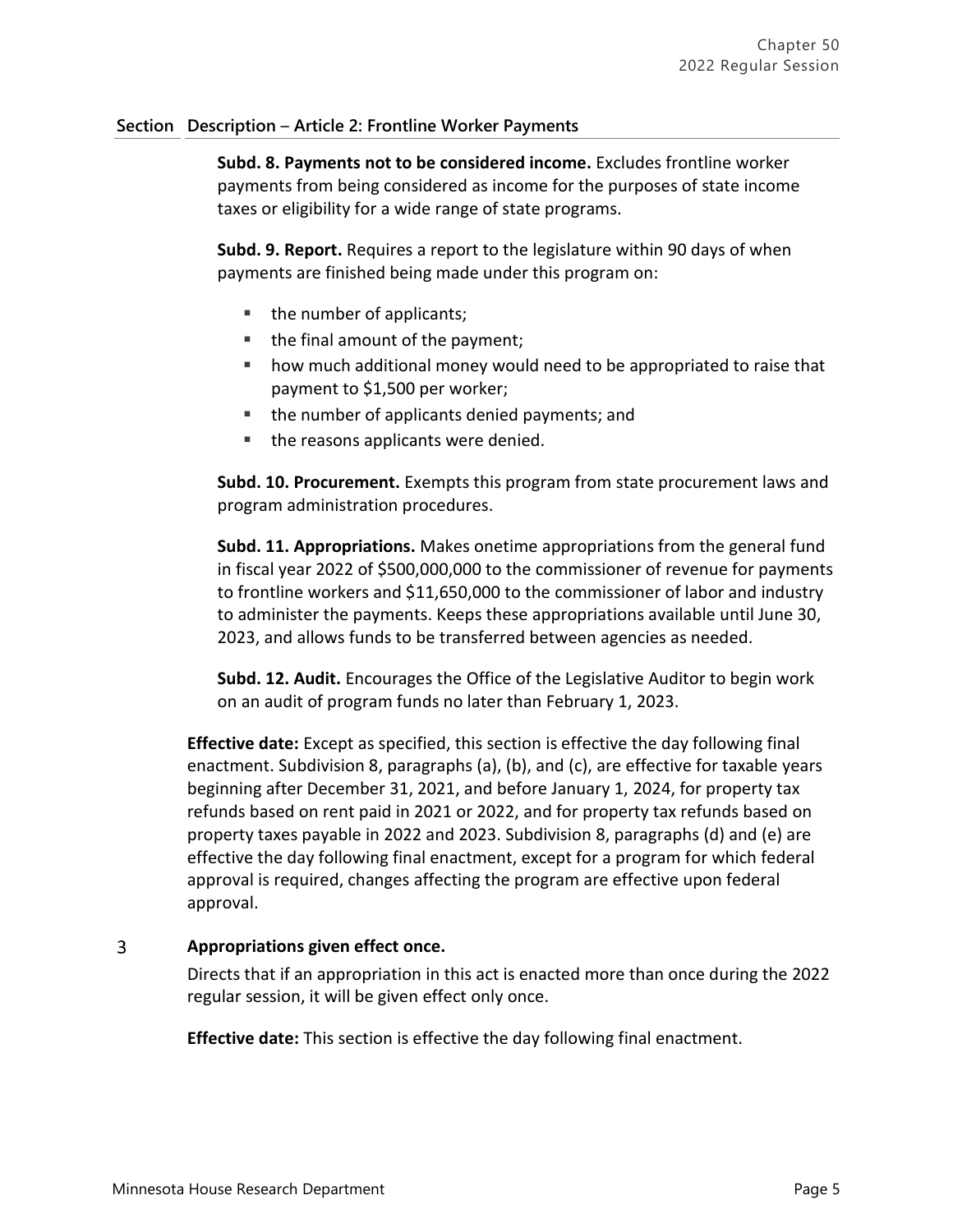# **Article 3: COVID-19 Management**

Appropriates money for COVID-19 management expenses, to be overseen by the revived Legislative COVID-19 Response Commission.

# **Section Description** – **Article 3: COVID-19 Management**

### 4 **Appropriation; COVID-19 management.**

Makes a onetime appropriation of \$190,000,000 in fiscal year 2022 from the general fund to the commissioner of management and budget to pay for COVID-19 management expenses that occur between May 23, 2022, and February 15, 2023. Allows funds to be transferred to state agencies as necessary and keeps funds available until March 31, 2023. Requires the Legislative COVID-19 Response Commission to review the commissioner of management and budget's proposed allocations of this appropriation before funds may be expended. Gives the commission three days after a request is submitted to perform the review and prohibits the expenditure if a majority of the commission members from either house of the legislature – considered separately – make a negative recommendation on a request. Allows, but does not require, the commission to hold public meetings, including remote meetings. Permits commission members to respond to requests in writing or through a designee.

The Legislative COVID-19 Response Commission was first created in 2020 and is composed of:

- the majority leader of the senate;
- the minority leader of the senate;
- the president of the senate;
- the chair of the senate Finance Committee;
- **the ranking minority member of the senate Finance Committee;**
- the speaker of the house of representatives;
- the minority leader of the house of representatives;
- the majority leader of the house of representatives;
- **the chair of the house of representatives Ways and Means Committee;** and
- the ranking minority member of the house of representatives Ways and Means Committee.

Or their designees.

**Effective date:** This section is effective the day following final enactment.